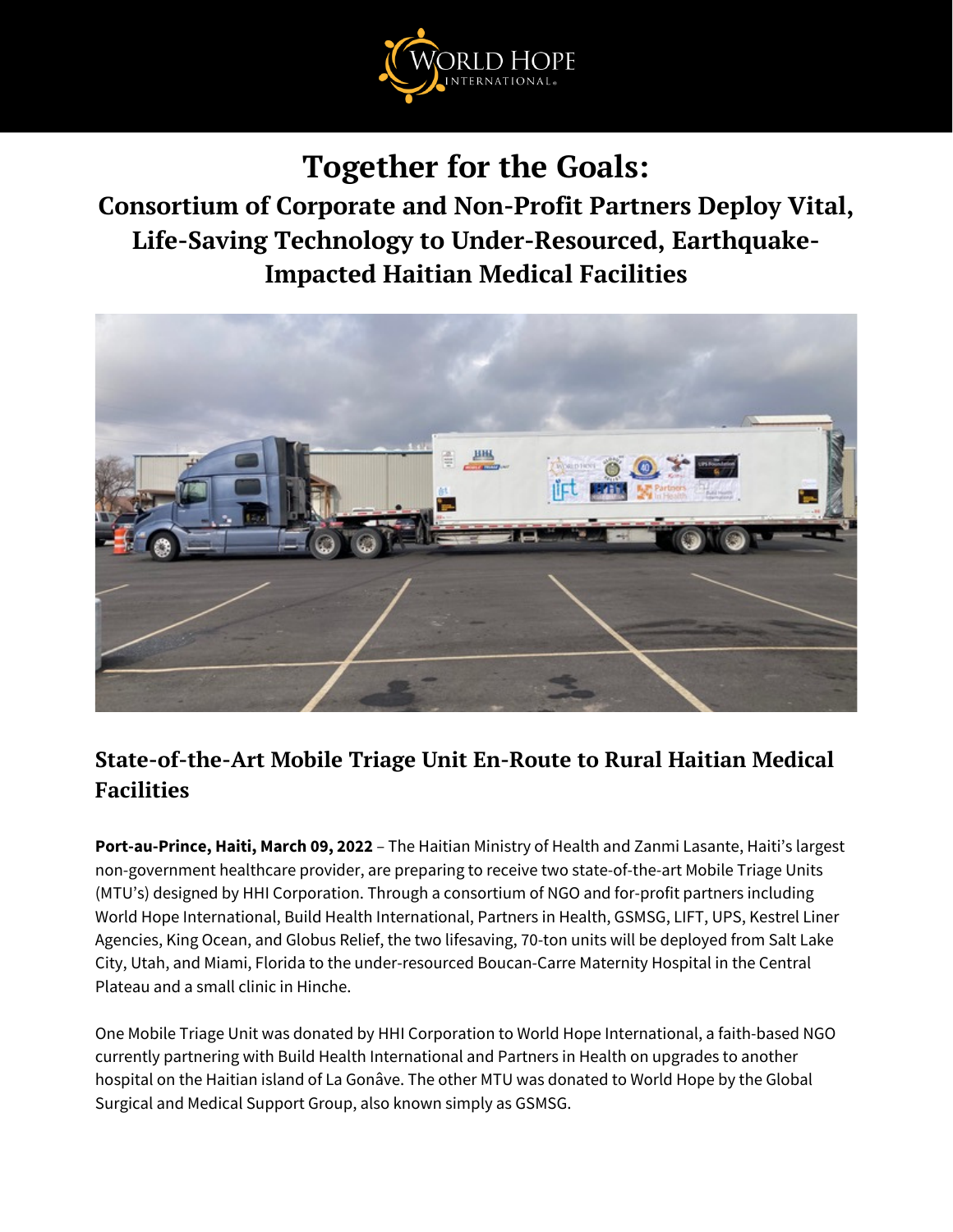

"A donation like the Mobile Triage Units from HHI Corporation and GSMSG are a gift of healing and hope for people who have been marginalized and left without access to life-saving resources and technology," said John Lyon, CEO of World Hope International. "It is great to see corporate philanthropy at work when consortiums like this come together and companies and non-profits alike collaborate to meet Sustainable Development Goals like SDG 3, 'Ensuring Healthy Lives and Wellbeing.' We're grateful for the gifts of this innovative technology and to be able to further healthcare accessibility through partnerships and relationships."

The layout of each Mobile Triage Unit includes four patient bays with three beds each, nurses' stations, and support equipment. Systems include uninterrupted power supply (UPS), insulated wall and ceiling panels, hospital grade flooring with welded joints, two 1,500-gallon tanks for fresh and wastewater, HVAC system with 18 air exchanges per hour, visual airflow sensors, single-pass air system, HEPA filters, seven days of power via diesel generator, and fire alarm system with dialer. It also includes a HIPAA-approved networking package to integrate with existing hospital/medical facilities communications.

The Boucan-Carre Maternity Hospital has been largely neglected in the past six years and is in need of a complete revitalization. The campus, which is quite remote because of a rough road and seasonal flooding, has very poor infrastructure. The main hospital building was damaged in the 2010 earthquake and has deteriorated since to the point where it is no longer safe to use. This building will be demolished to make way for the new Mobile Triage Unit, which will complement a new maternity building and housing that Zanmi Lasante and Build Health International completed in December 2021. Hinche, where the second MTU will be sent, is a small clinic originally built in 1936 with minimal updates since its founding. The Mobile Triage Unit will serve as a vital supplementary facility to that clinic.

"HHI Corporation is excited to partner with World Hope International, Partners in Health, Zanmi Lasante, Build Health International, and the Haitian Ministry of Health to ensure equitable access to vital healthcare," stated Regina Hokanson, President & CEO of HHI Corporation. With COVID-19 continuing to rise in cases and the deterioration of the existing healthcare facilities in the Central Plateau, it was apparent there was a clear opportunity for us to partner and do something to help. Our MTU was designed to operate outside in temperatures of up to 120°F and is structurally designed to withstand hurricane winds, making it ideal for remote healthcare as well as emergency response situations. We truly believe this is the best system to assist the medical professionals in Haiti and are so glad to play this part."

The Mobile Triage Unit from HHI has been trucked from Ogden, Utah, to Ft. Lauderdale, Florida, and the one donated by GSMSG will be demobilized and sent out of Miami, Florida, both through donated services by the UPS Foundation, with King Ocean, a Steamship Company, providing reduced ocean freight charges for the shipping from Ft. Lauderdale to Port au Prince, and Kestrel Liner Agencies, a Freight Forwarder, donating their compliance services for the export of the MTU. Globus Relief is donating additional medical supplies to be used by Partners in Health and Zanmi Lasante in Haiti, and LIFT is managing the logistics of the move from Utah to Haiti.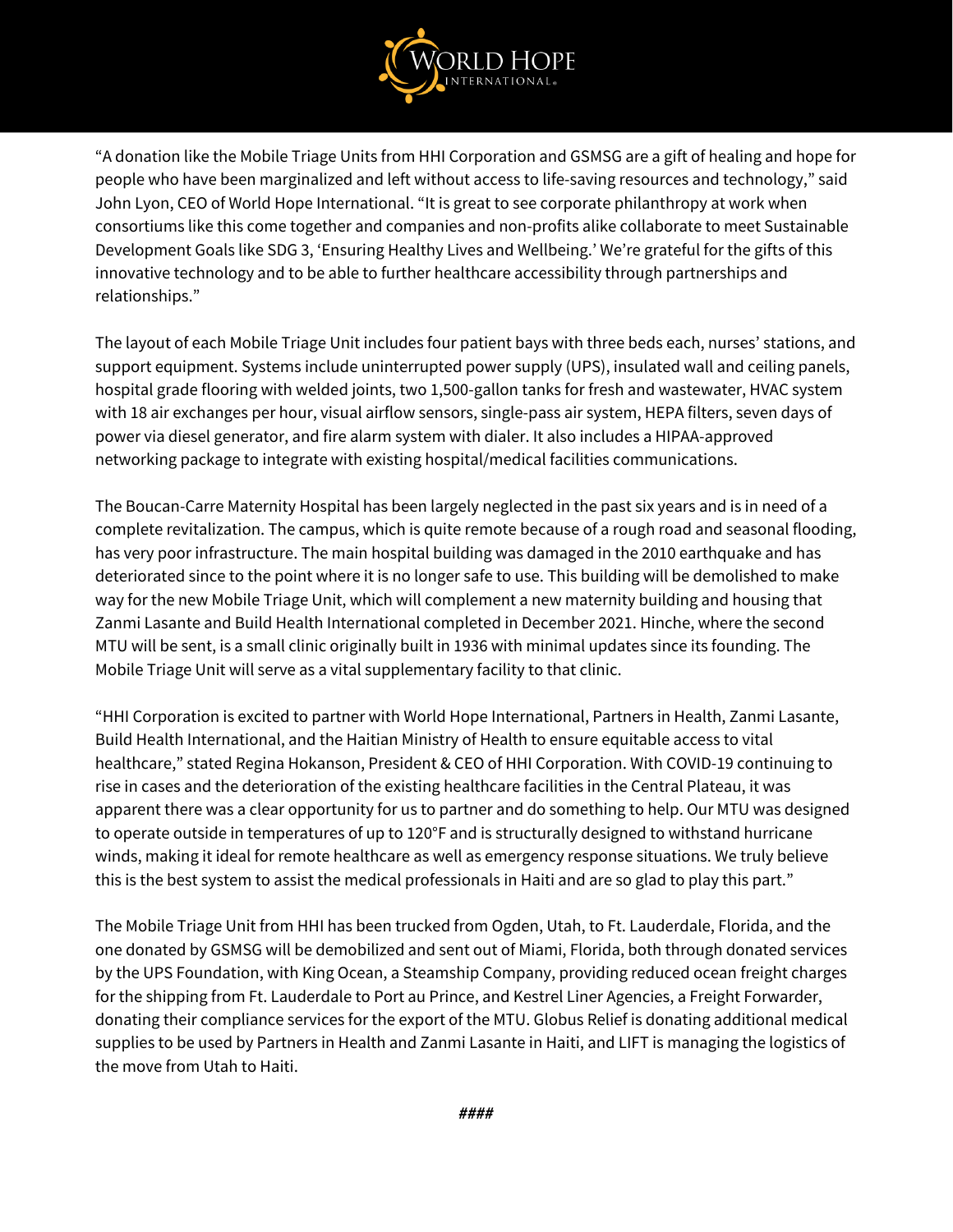

### **About World Hope International**

World Hope International addresses global poverty with sustainable, grassroots solutions that promote dignity and build opportunity and hope in the communities where it works. World Hope International responds to both acute crises and systemic challenges by partnering with local communities to implement the most sustainable and environmentally friendly solutions initiatives that belong to the communities and are centered on their visions for a better future. World Hope International does this through strong partnerships that share its compassion for those who have been marginalized.

Visit [www.worldhope.org](https://c212.net/c/link/?t=0&l=en&o=3264663-1&h=1798562144&u=http%3A%2F%2Fwww.worldhope.org%2F&a=www.worldhope.org) to learn more or follow World Hope International on [Facebook](https://c212.net/c/link/?t=0&l=en&o=3264663-1&h=2490261396&u=https%3A%2F%2Fwww.facebook.com%2Fworldhopeorg&a=Facebook), [Instagram](https://c212.net/c/link/?t=0&l=en&o=3264663-1&h=2459758701&u=https%3A%2F%2Fwww.instagram.com%2Fworldhopeorg%2F&a=Instagram), [Twitter,](https://c212.net/c/link/?t=0&l=en&o=3264663-1&h=3485510718&u=https%3A%2F%2Ftwitter.com%2Fworldhopeorg&a=Twitter) and [LinkedIn.](https://c212.net/c/link/?t=0&l=en&o=3264663-1&h=717268297&u=https%3A%2F%2Fwww.linkedin.com%2Fcompany%2Fworld-hope-international&a=LinkedIn)

### **About BHI**

BHI advances global health equity by designing, building, and equipping high-quality healthcare infrastructure in resource-constrained communities around the world. Working closely with public officials, partner organizations, and local workforces, BHI provides cost-effective, sustainable infrastructure solutions that enable local clinicians to work at their full potential and elevate the standard of care.

## **About HHI Corporation**

HHI is a general contractor with 50 years of in-depth experience and has completed some of the most challenging projects for the Department of Defense (DoD). Using both its experience in construction and manufacturing, HHI has provided innovative solutions to complex problems for its military clients. Construction experience includes over 40 Design-Build chemical and biological test facilities (BSL laboratories), munitions maintenance facilities, military aircraft hangars and other industrial/institutional facilities. Manufacturing experience includes aircraft maintenance stands, chemical and biological test chambers, paint and blast booths, containerized biological containment transport units and ground support equipment for aircraft. More info is available at [hhicorp.com](http://www.hhicorp.com/).

HHI Corporation (HHI) has responded to the COVID-19 pandemic by developing and fabricating new bio-containment equipment to help healthcare heroes safely treat those infected with the disease. Our company is a Federal construction and manufacturing contractor who works at military installations in Utah and the surrounding areas. After being declared an essential critical workforce by the U.S. Department of Homeland Security Cybersecurity & Infrastructure Security Agency (CISA), HHI quickly began brainstorming how we could best contribute to the fight against COVID-19 and provide solutions for its unprecedented challenges. Our inaugural solution made and designed in Utah is the Mobile Triage Unit (MTU)— the first of its kind.